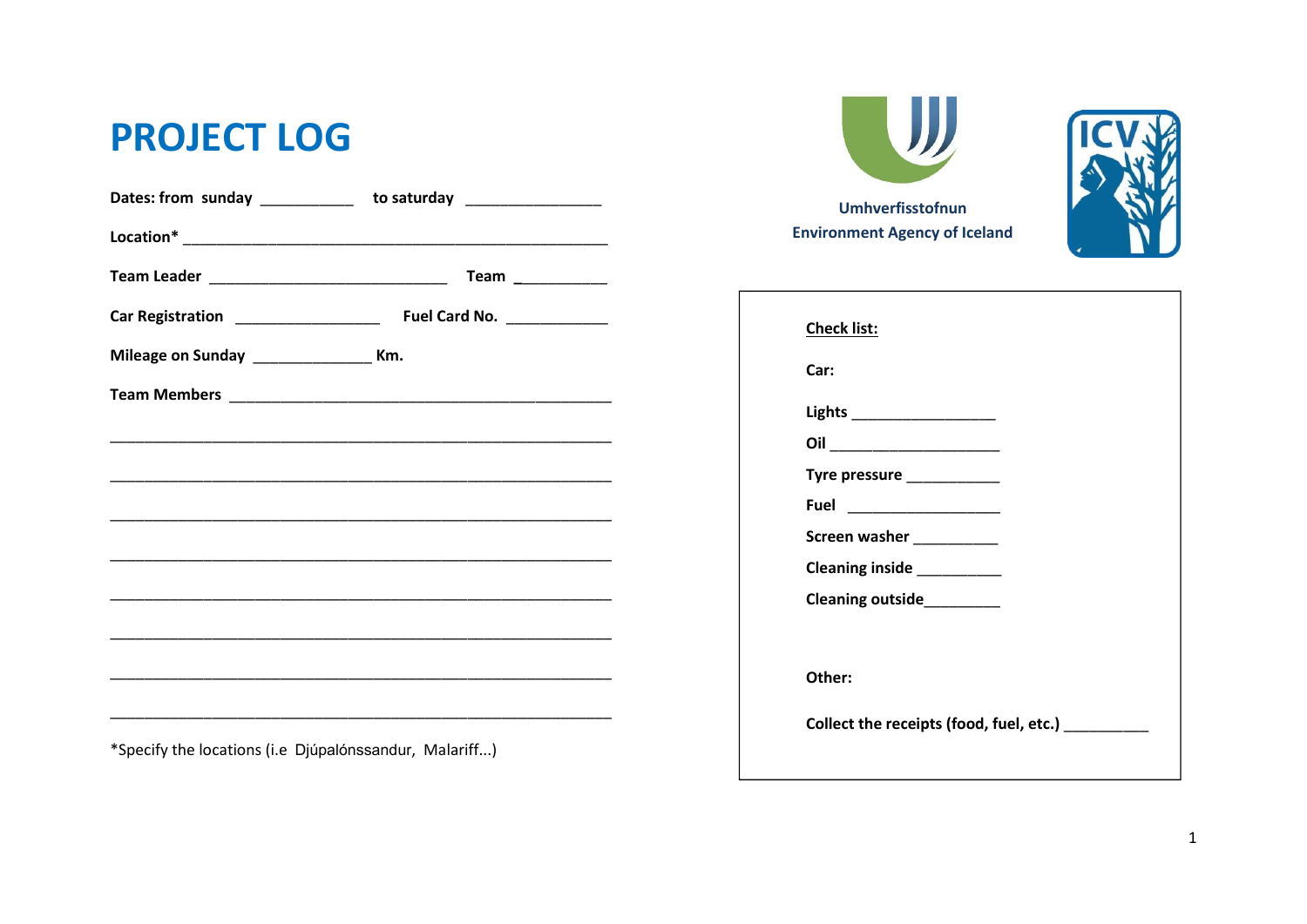## Brief Project Description

(Very brief summary – e.g. 'Trailwork, wooden steps to viewpoint, way-marking ', or 'General maintenance including painting hut, way-marking'

Daily Task Summary (in the following boxes, try to estimate the time you have been working (1/2 day, 1 day...) Note that landscaping is closing path... not landscaping while doing steps ( $\odot$ )

|            | Date | No.<br>Of<br><b>Vols</b> | <b>Stone</b><br>steps | Wooden<br>steps /<br>boardwalk | Way<br>marking | <b>Drains</b> | Removing<br>invasive<br>plants | <b>Raking off-road</b><br>tracks | Landscaping (closing<br>unwanted path) | Other (picking up<br>trash, cairn<br>restoration) | <b>Trip and activities</b> |
|------------|------|--------------------------|-----------------------|--------------------------------|----------------|---------------|--------------------------------|----------------------------------|----------------------------------------|---------------------------------------------------|----------------------------|
| <b>Mon</b> |      |                          |                       |                                |                |               |                                |                                  |                                        |                                                   |                            |
| Tue        |      |                          |                       |                                |                |               |                                |                                  |                                        |                                                   |                            |
| Wed        |      |                          |                       |                                |                |               |                                |                                  |                                        |                                                   |                            |
| Thur       |      |                          |                       |                                |                |               |                                |                                  |                                        |                                                   |                            |
| Fri        |      |                          |                       |                                |                |               |                                |                                  |                                        |                                                   |                            |
| Sat        |      |                          |                       |                                |                |               |                                |                                  |                                        |                                                   |                            |
| Sun        |      |                          |                       |                                |                |               |                                |                                  |                                        |                                                   |                            |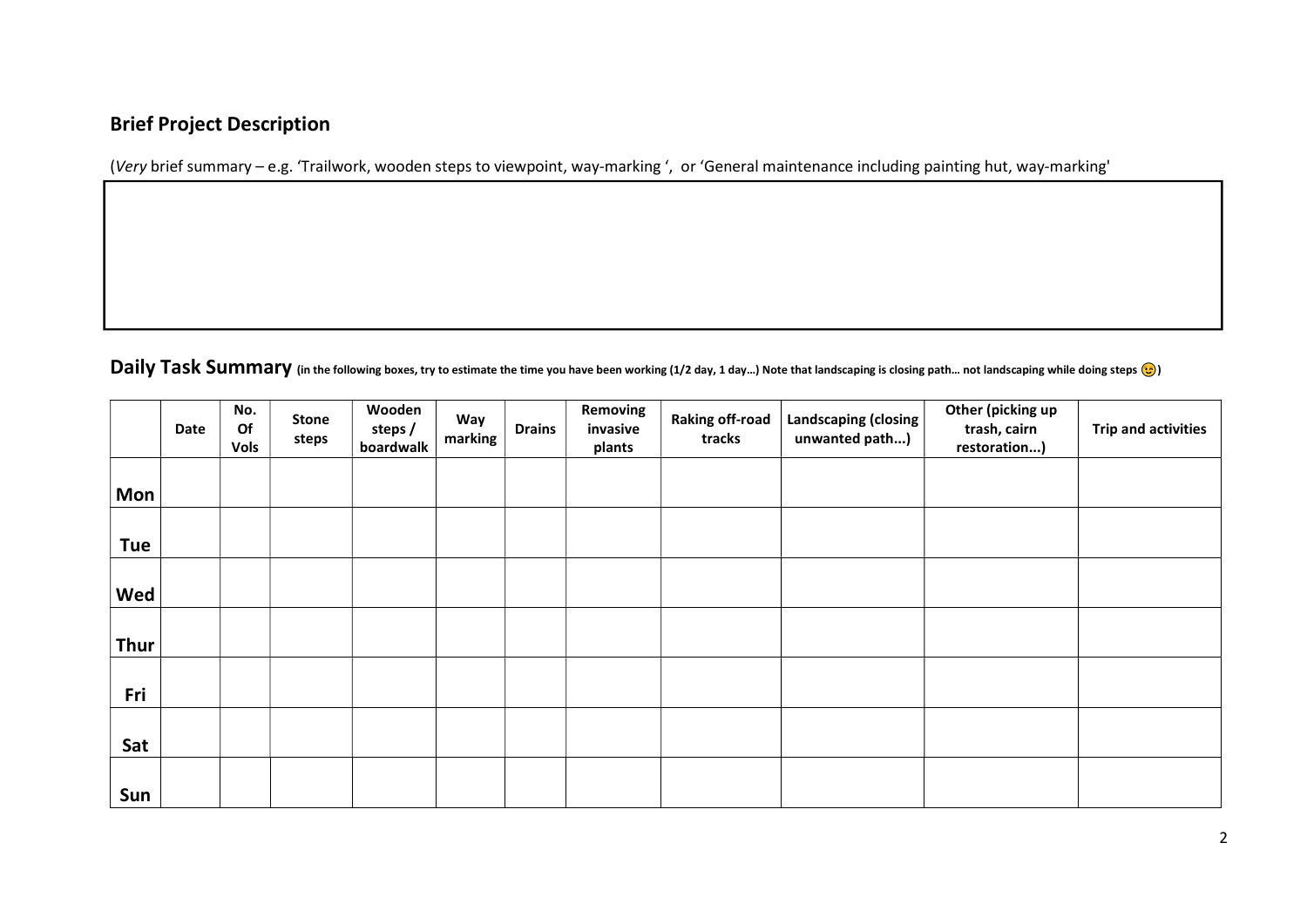## Feedback and Comments

|                  | E. | G | F | B | <b>Comments (if any)</b>                                                                                                              |
|------------------|----|---|---|---|---------------------------------------------------------------------------------------------------------------------------------------|
| <b>Safety</b>    |    |   |   |   | Did anything make difficulties? Is there anything we should know in the future?                                                       |
| <b>Equipment</b> |    |   |   |   | Did you have all you need? Anything we might add or remove to make it better next time?                                               |
| <b>Mess tent</b> |    |   |   |   | Tell if some parts of the tent are broken/need to be repaired (due to weather conditions)                                             |
| <b>Tools</b>     |    |   |   |   | Did you have all you need? Anything we might add or remove to make it better next time? Tell if a tool is broken/needs to be repaired |
| Food             |    |   |   |   | Anything important not provided/not enough of? Any suggestions for adding to or removing from the stock?                              |
| <b>Transport</b> |    |   |   |   | Was the transfer between locations difficult? Was the vehicle proper to the location?                                                 |
| . <i>.</i>       |    |   |   |   |                                                                                                                                       |

E: Excellent – G: Good – F: Fair – B: Bad

Further comments if you wish. Comments might be on Ranger co-operation, 'Team Spirit', Leisure activities or anything else you might think helpful.